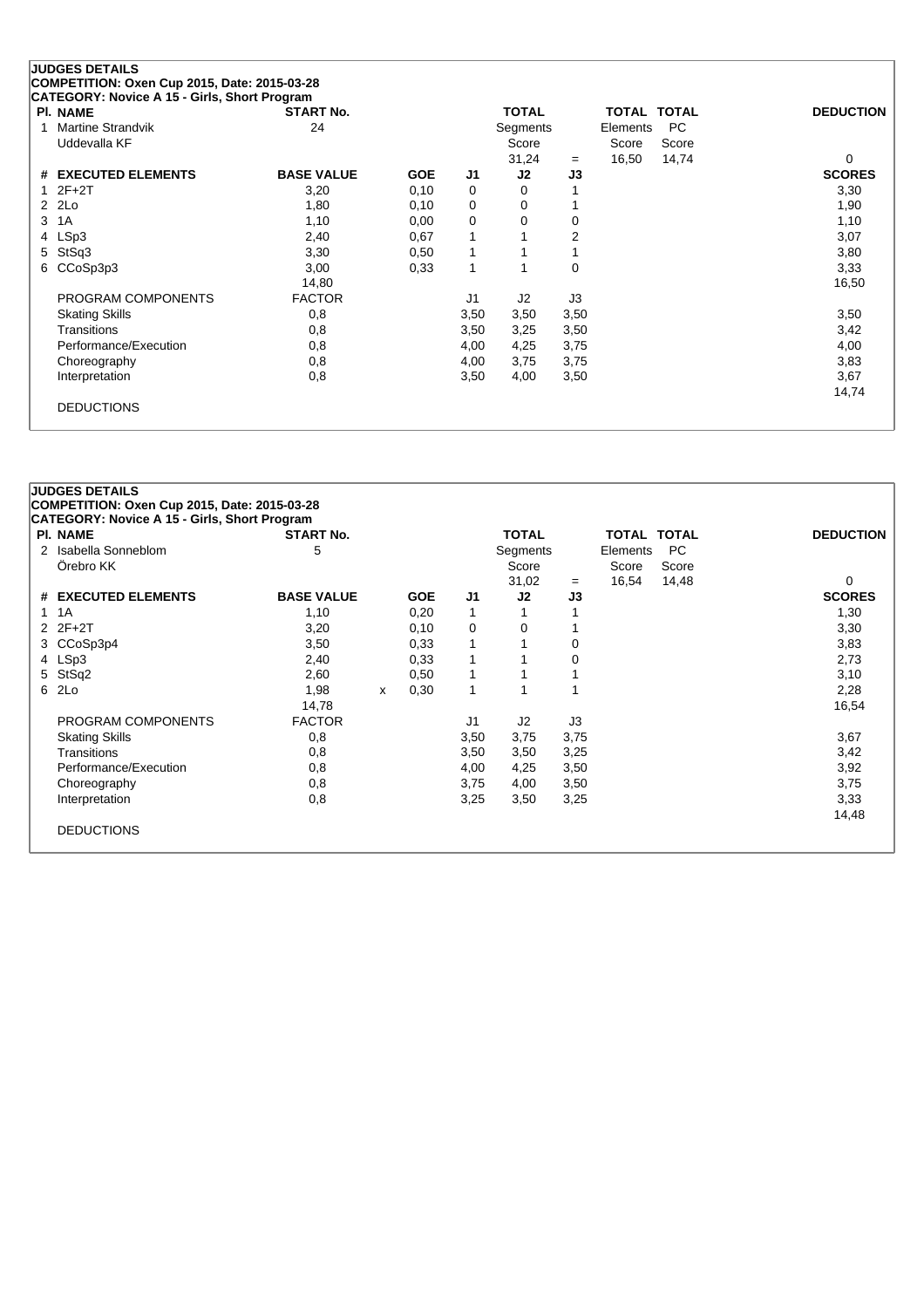|   | <b>PI. NAME</b>        |   | <b>START No.</b>  |   |            |                | <b>TOTAL</b>   |             | <b>TOTAL TOTAL</b> |           | <b>DEDUCTION</b> |
|---|------------------------|---|-------------------|---|------------|----------------|----------------|-------------|--------------------|-----------|------------------|
| 3 | Klara Lindevret        |   | 10                |   |            |                | Segments       |             | Elements           | <b>PC</b> |                  |
|   | <b>IFK Västerås KK</b> |   |                   |   |            |                | Score          |             | Score              | Score     |                  |
|   |                        |   |                   |   |            |                | 30,39          | $=$         | 15,39              | 15,00     | 0                |
|   | # EXECUTED ELEMENTS    |   | <b>BASE VALUE</b> |   | <b>GOE</b> | J1             | J2             | J3          |                    |           | <b>SCORES</b>    |
| 1 | 2Lz e                  | e | 1,50              |   | $-0.50$    | $-2$           | $-2$           | $-1$        |                    |           | 1,00             |
| 2 | 1A                     |   | 1,10              |   | 0,00       | 0              | $\Omega$       | 0           |                    |           | 1,10             |
| 3 | CCoSp3p4               |   | 3,50              |   | 0.33       |                |                | 0           |                    |           | 3,83             |
|   | 4 2Lo+2Lo              |   | 3,96              | x | 0,00       | 0              | 0              | 0           |                    |           | 3,96             |
| 5 | StSq2                  |   | 2,60              |   | 0.83       | $\overline{2}$ | $\overline{2}$ |             |                    |           | 3,43             |
|   | 6 LSp2                 |   | 1,90              |   | 0,17       |                | $\Omega$       | $\mathbf 0$ |                    |           | 2,07             |
|   |                        |   | 14,56             |   |            |                |                |             |                    |           | 15,39            |
|   | PROGRAM COMPONENTS     |   | <b>FACTOR</b>     |   |            | J1             | J2             | J3          |                    |           |                  |
|   | <b>Skating Skills</b>  |   | 0,8               |   |            | 3,75           | 4,00           | 3,50        |                    |           | 3,75             |
|   | Transitions            |   | 0,8               |   |            | 3,50           | 3,75           | 3,25        |                    |           | 3,50             |
|   | Performance/Execution  |   | 0,8               |   |            | 4,25           | 4,25           | 3,75        |                    |           | 4,08             |
|   | Choreography           |   | 0,8               |   |            | 4,00           | 3,75           | 3,50        |                    |           | 3,75             |
|   | Interpretation         |   | 0,8               |   |            | 3,75           | 4,00           | 3,25        |                    |           | 3,67             |
|   |                        |   |                   |   |            |                |                |             |                    |           | 15,00            |

DEDUCTIONS

|    | <b>CATEGORY: Novice A 15 - Girls, Short Program</b><br><b>PI. NAME</b> | <b>START No.</b>  |            |              | <b>TOTAL</b>   |          | TOTAL    | <b>TOTAL</b> | <b>DEDUCTION</b> |
|----|------------------------------------------------------------------------|-------------------|------------|--------------|----------------|----------|----------|--------------|------------------|
|    | 4 Lisen Hogner                                                         | 21                |            |              | Segments       |          | Elements | <b>PC</b>    |                  |
|    | Linköpings KF                                                          |                   |            |              | Score          |          | Score    | Score        |                  |
|    |                                                                        |                   |            |              | 29,82          | $=$      | 15,70    | 14,12        | 0                |
|    | # EXECUTED ELEMENTS                                                    | <b>BASE VALUE</b> | <b>GOE</b> | J1           | J2             | J3       |          |              | <b>SCORES</b>    |
|    | $12F+2Lo$                                                              | 3,70              | 0,20       | 0            |                | 1        |          |              | 3,90             |
|    | 2 1A                                                                   | 1,10              | 0,00       | 0            | 0              | 0        |          |              | 1,10             |
|    | 3 LSp2                                                                 | 1,90              | 0,50       | $\mathbf{1}$ |                |          |          |              | 2,40             |
| 4  | 2Lz                                                                    | 2,10              | $-0,40$    | $-2$         | -1             | -1       |          |              | 1,70             |
| 5. | StSq2                                                                  | 2,60              | 0,17       | 1            | $\Omega$       | $\Omega$ |          |              | 2,77             |
| 6  | CCoSp3p4                                                               | 3,50              | 0,33       | 1            |                | $\Omega$ |          |              | 3,83             |
|    |                                                                        | 14,90             |            |              |                |          |          |              | 15,70            |
|    | PROGRAM COMPONENTS                                                     | <b>FACTOR</b>     |            | J1           | J <sub>2</sub> | J3       |          |              |                  |
|    | <b>Skating Skills</b>                                                  | 0,8               |            | 3,75         | 3,25           | 4,00     |          |              | 3,67             |
|    | Transitions                                                            | 0,8               |            | 3,50         | 3,00           | 3,50     |          |              | 3,33             |
|    | Performance/Execution                                                  | 0,8               |            | 4,00         | 3,50           | 4,00     |          |              | 3,83             |
|    | Choreography                                                           | 0,8               |            | 3,50         | 3,25           | 3,75     |          |              | 3,50             |
|    | Interpretation                                                         | 0,8               |            | 3,50         | 3,00           | 3,50     |          |              | 3,33             |
|    |                                                                        |                   |            |              |                |          |          |              | 14,12            |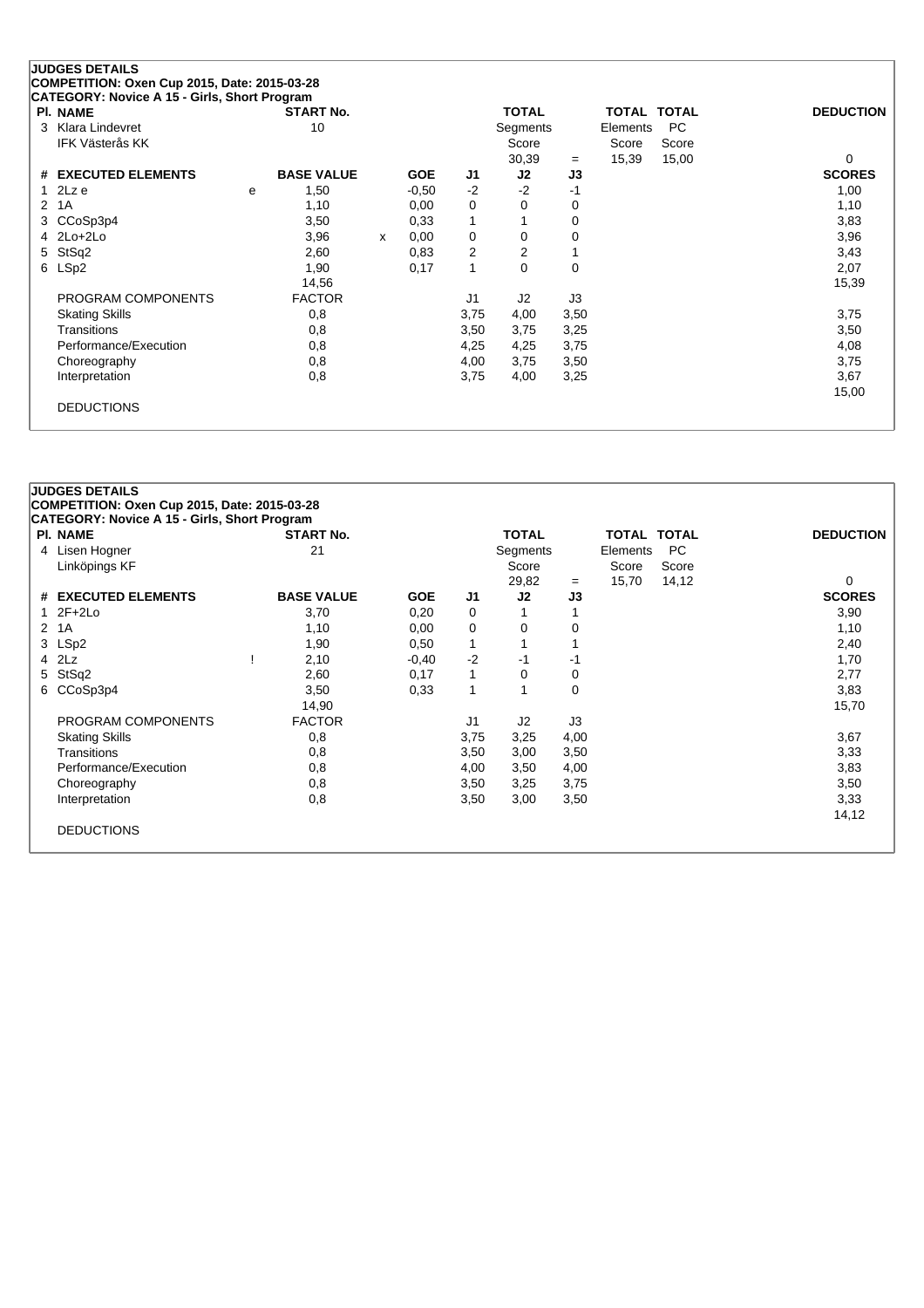| <b>PI. NAME</b>       |                          | <b>START No.</b>  |   |            |      | <b>TOTAL</b>   |      | TOTAL    | <b>TOTAL</b> | <b>DEDUCTION</b> |
|-----------------------|--------------------------|-------------------|---|------------|------|----------------|------|----------|--------------|------------------|
| 5 Amanda Sabel        |                          | 22                |   |            |      | Segments       |      | Elements | <b>PC</b>    |                  |
| Linköpings KF         |                          |                   |   |            |      | Score          |      | Score    | Score        |                  |
|                       |                          |                   |   |            |      | 29,46          | $=$  | 14,86    | 14,60        | 0                |
| # EXECUTED ELEMENTS   |                          | <b>BASE VALUE</b> |   | <b>GOE</b> | J1   | J <sub>2</sub> | J3   |          |              | <b>SCORES</b>    |
| $1$ $2Lo+2Lo<$        | $\overline{\phantom{a}}$ | 3,10              |   | $-0,40$    | $-2$ | -1             | -1   |          |              | 2,70             |
| 2 1A                  |                          | 1,10              |   | 0,20       | 1    |                |      |          |              | 1,30             |
| 3 LSp2                |                          | 1,90              |   | $-0,10$    | 0    | 0              | -1   |          |              | 1,80             |
| 4 StSq3               |                          | 3,30              |   | 0,17       | 1    | 0              | 0    |          |              | 3,47             |
| 5 2F                  |                          | 2,09              | x | 0,00       | 0    | 0              | 0    |          |              | 2,09             |
| 6 CCoSp3p3            |                          | 3,00              |   | 0,50       | 1    |                |      |          |              | 3,50             |
|                       |                          | 14,49             |   |            |      |                |      |          |              | 14,86            |
| PROGRAM COMPONENTS    |                          | <b>FACTOR</b>     |   |            | J1   | J <sub>2</sub> | J3   |          |              |                  |
| <b>Skating Skills</b> |                          | 0,8               |   |            | 4,00 | 3,75           | 3,25 |          |              | 3,67             |
| Transitions           |                          | 0,8               |   |            | 3,75 | 3,50           | 3,25 |          |              | 3,50             |
| Performance/Execution |                          | 0,8               |   |            | 4,00 | 4,00           | 3,25 |          |              | 3,75             |
| Choreography          |                          | 0,8               |   |            | 4,25 | 3,75           | 3,50 |          |              | 3,83             |
| Interpretation        |                          | 0,8               |   |            | 4,25 | 3,25           | 3,00 |          |              | 3,50             |
|                       |                          |                   |   |            |      |                |      |          |              | 14,60            |
| <b>DEDUCTIONS</b>     |                          |                   |   |            |      |                |      |          |              |                  |

| <b>PI. NAME</b>       | <b>START No.</b>  |   |            |                | <b>TOTAL</b> |          | TOTAL TOTAL |           | <b>DEDUCTION</b> |
|-----------------------|-------------------|---|------------|----------------|--------------|----------|-------------|-----------|------------------|
| 6 Nikki Andersson     | 12                |   |            |                | Segments     |          | Elements    | <b>PC</b> |                  |
| Örebro KK             |                   |   |            |                | Score        |          | Score       | Score     |                  |
|                       |                   |   |            |                | 28,82        | $=$      | 14,82       | 14,00     | 0                |
| # EXECUTED ELEMENTS   | <b>BASE VALUE</b> |   | <b>GOE</b> | J1             | J2           | J3       |             |           | <b>SCORES</b>    |
| $1$ $2Lo+2Lo$         | 3,60              |   | 0,10       | 0              |              | 0        |             |           | 3,70             |
| 2 1A                  | 1,10              |   | 0,00       | 0              | 0            | 0        |             |           | 1,10             |
| 3 StSq2               | 2,60              |   | 0,33       | 1              | 0            |          |             |           | 2,93             |
| 4 LSp2                | 1,90              |   | 0,00       | 0              | 0            | 0        |             |           | 1,90             |
| 5 2F                  | 2,09              | X | 0,10       | 0              | 0            |          |             |           | 2,19             |
| 6 CCoSp3p3            | 3,00              |   | 0,00       | $\mathbf 0$    | 0            | $\Omega$ |             |           | 3,00             |
|                       | 14,29             |   |            |                |              |          |             |           | 14,82            |
| PROGRAM COMPONENTS    | <b>FACTOR</b>     |   |            | J <sub>1</sub> | J2           | J3       |             |           |                  |
| <b>Skating Skills</b> | 0,8               |   |            | 3,50           | 3,25         | 4,25     |             |           | 3,67             |
| <b>Transitions</b>    | 0,8               |   |            | 3,25           | 3,00         | 3,50     |             |           | 3,25             |
| Performance/Execution | 0,8               |   |            | 3,50           | 3,75         | 4,00     |             |           | 3,75             |
| Choreography          | 0,8               |   |            | 3,75           | 3,00         | 4,00     |             |           | 3,58             |
| Interpretation        | 0,8               |   |            | 3,00           | 3,25         | 3,50     |             |           | 3,25             |
|                       |                   |   |            |                |              |          |             |           | 14,00            |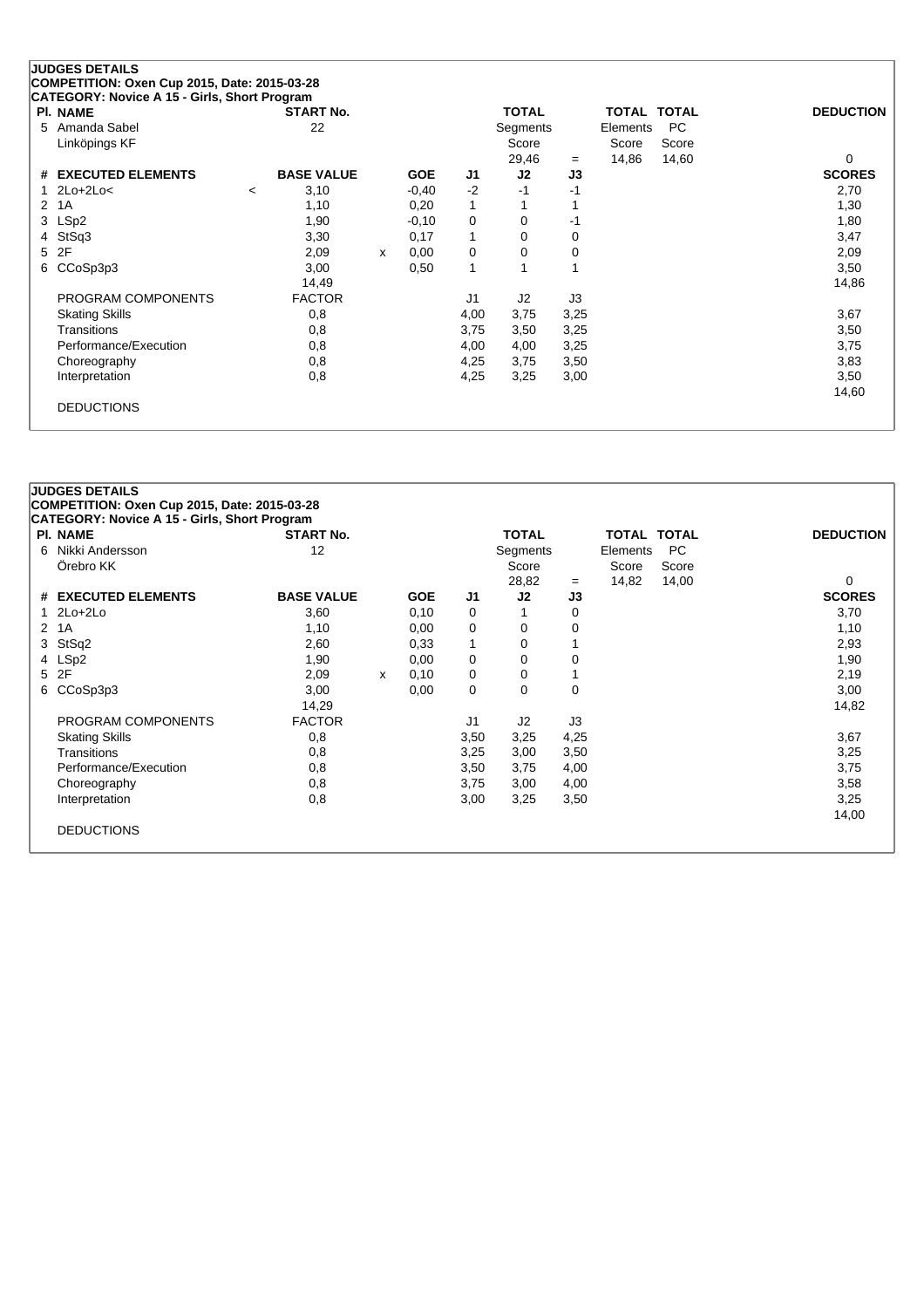|   | <b>JUDGES DETAILS</b>                        |                   |   |            |                |              |      |                    |           |                  |
|---|----------------------------------------------|-------------------|---|------------|----------------|--------------|------|--------------------|-----------|------------------|
|   | COMPETITION: Oxen Cup 2015, Date: 2015-03-28 |                   |   |            |                |              |      |                    |           |                  |
|   | CATEGORY: Novice A 15 - Girls, Short Program |                   |   |            |                |              |      |                    |           |                  |
|   | <b>PI. NAME</b>                              | <b>START No.</b>  |   |            |                | <b>TOTAL</b> |      | <b>TOTAL TOTAL</b> |           | <b>DEDUCTION</b> |
| 7 | Madicken Astorsdotter                        | 11                |   |            |                | Segments     |      | Elements           | <b>PC</b> |                  |
|   | Uppsala Allmänna KK                          |                   |   |            |                | Score        |      | Score              | Score     |                  |
|   |                                              |                   |   |            |                | 27,85        | $=$  | 14,45              | 13,40     | 0                |
|   | # EXECUTED ELEMENTS                          | <b>BASE VALUE</b> |   | <b>GOE</b> | J <sub>1</sub> | J2           | J3   |                    |           | <b>SCORES</b>    |
|   | 1A                                           | 1,10              |   | 0,20       | 1              |              |      |                    |           | 1,30             |
|   | 2Lz<br>2                                     | 2,10              |   | $-0,80$    | $-3$           | $-3$         | -2   |                    |           | 1,30             |
|   | LSp3<br>3                                    | 2,40              |   | 0,00       | 0              | 0            | 0    |                    |           | 2,40             |
|   | $2F+2T$<br>4                                 | 3,52              | x | 0,00       | 0              | 0            | 0    |                    |           | 3,52             |
|   | CCoSp3p3<br>5                                | 3,00              |   | 0.33       | 1              |              | 0    |                    |           | 3,33             |
| 6 | StSq2                                        | 2,60              |   | 0,00       | 0              |              | $-1$ |                    |           | 2,60             |
|   |                                              | 14,72             |   |            |                |              |      |                    |           | 14,45            |
|   | PROGRAM COMPONENTS                           | <b>FACTOR</b>     |   |            | J1             | J2           | J3   |                    |           |                  |
|   | <b>Skating Skills</b>                        | 0,8               |   |            | 3,50           | 3,50         | 3,25 |                    |           | 3,42             |
|   | Transitions                                  | 0,8               |   |            | 3,25           | 3,25         | 3,25 |                    |           | 3,25             |
|   | Performance/Execution                        | 0,8               |   |            | 3,50           | 3,75         | 3,50 |                    |           | 3,58             |
|   | Choreography                                 | 0,8               |   |            | 3,25           | 3,00         | 3,25 |                    |           | 3,17             |
|   | Interpretation                               | 0,8               |   |            | 3,50           | 3,50         | 3,00 |                    |           | 3,33             |
|   |                                              |                   |   |            |                |              |      |                    |           | 13,40            |
|   | <b>DEDUCTIONS</b>                            |                   |   |            |                |              |      |                    |           |                  |
|   |                                              |                   |   |            |                |              |      |                    |           |                  |

| <b>PI. NAME</b>       |                | <b>START No.</b>  |   |            |                | <b>TOTAL</b> |          | <b>TOTAL TOTAL</b> |       | <b>DEDUCTION</b> |
|-----------------------|----------------|-------------------|---|------------|----------------|--------------|----------|--------------------|-------|------------------|
| Ofelia Eilertz<br>8   |                | 16                |   |            |                | Segments     |          | Elements           | PC    |                  |
| Mariestads KK         |                |                   |   |            |                | Score        |          | Score              | Score |                  |
|                       |                |                   |   |            |                | 27,44        | $=$      | 13,38              | 14,06 | 0                |
| # EXECUTED ELEMENTS   |                | <b>BASE VALUE</b> |   | <b>GOE</b> | J1             | J2           | J3       |                    |       | <b>SCORES</b>    |
| StSq2<br>1.           |                | 2,60              |   | 0,50       | 1              |              |          |                    |       | 3,10             |
| 2 LSp1                |                | 1,50              |   | 0,50       | 1              |              |          |                    |       | 2,00             |
| $3$ $2F+2T$           |                | 3,52              | X | 0,00       | 0              | 0            | 0        |                    |       | 3,52             |
| 4 1 A                 |                | 1,21              | х | 0,20       | 1              |              |          |                    |       | 1,41             |
| 5 2Lo                 |                | 1,98              | X | 0,00       | 0              | $\Omega$     | 0        |                    |       | 1,98             |
| CCoSp2p1+V1<br>6      | V <sub>1</sub> | 1,20              |   | 0,17       | 1              | $\Omega$     | $\Omega$ |                    |       | 1,37             |
|                       |                | 12,01             |   |            |                |              |          |                    |       | 13,38            |
| PROGRAM COMPONENTS    |                | <b>FACTOR</b>     |   |            | J <sub>1</sub> | J2           | J3       |                    |       |                  |
| <b>Skating Skills</b> |                | 0,8               |   |            | 3,50           | 3,75         | 3,50     |                    |       | 3,58             |
| Transitions           |                | 0,8               |   |            | 3,50           | 3,50         | 3,25     |                    |       | 3,42             |
| Performance/Execution |                | 0,8               |   |            | 3,75           | 4,00         | 3,50     |                    |       | 3,75             |
| Choreography          |                | 0,8               |   |            | 3,75           | 3,25         | 3,50     |                    |       | 3,50             |
| Interpretation        |                | 0,8               |   |            | 3,25           | 3,50         | 3,25     |                    |       | 3,33             |
|                       |                |                   |   |            |                |              |          |                    |       | 14,06            |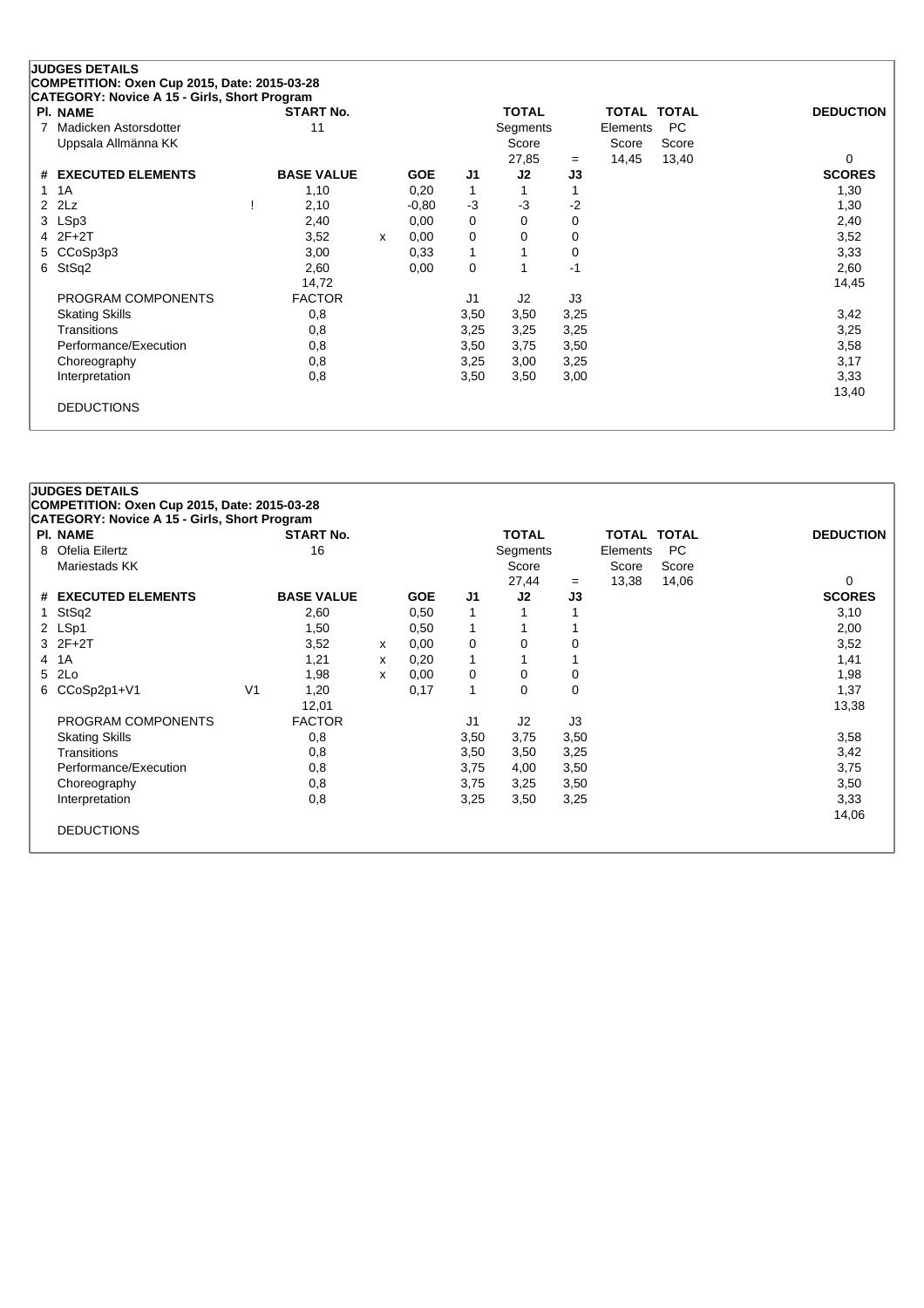|   | .<br><b>PI. NAME</b>  | <b>START No.</b>  |   |            |              | <b>TOTAL</b>   |      | TOTAL    | <b>TOTAL</b> | <b>DEDUCTION</b> |
|---|-----------------------|-------------------|---|------------|--------------|----------------|------|----------|--------------|------------------|
| 9 | Ellen Andersson       | 3                 |   |            |              | Segments       |      | Elements | PC.          |                  |
|   | Mariestads KK         |                   |   |            |              | Score          |      | Score    | Score        |                  |
|   |                       |                   |   |            |              | 27,23          | $=$  | 14,17    | 13,06        | 0                |
|   | # EXECUTED ELEMENTS   | <b>BASE VALUE</b> |   | <b>GOE</b> | J1           | J <sub>2</sub> | J3   |          |              | <b>SCORES</b>    |
|   | $1$ $2Lz+2T$          | 3,40              |   | $-0.50$    | $-2$         | -1             | -2   |          |              | 2,90             |
|   | 2 CCoSp3p3            | 3,00              |   | 0,17       | $\mathbf{1}$ | 0              | 0    |          |              | 3,17             |
|   | 3 StSq2               | 2,60              |   | 0,17       | 0            |                | 0    |          |              | 2,77             |
|   | 4 1 A                 | 1,21              | х | 0,07       | 0            |                | 0    |          |              | 1,28             |
|   | 5 2Lo                 | 1,98              | х | 0,00       | 0            | 0              | 0    |          |              | 1,98             |
|   | 6 LSp2                | 1,90              |   | 0,17       | 1            | 0              | 0    |          |              | 2,07             |
|   |                       | 14,09             |   |            |              |                |      |          |              | 14,17            |
|   | PROGRAM COMPONENTS    | <b>FACTOR</b>     |   |            | J1           | J2             | J3   |          |              |                  |
|   | <b>Skating Skills</b> | 0,8               |   |            | 3,50         | 3,50           | 3,00 |          |              | 3,33             |
|   | Transitions           | 0,8               |   |            | 3,25         | 3,00           | 3,00 |          |              | 3,08             |
|   | Performance/Execution | 0,8               |   |            | 3,75         | 3,75           | 3,25 |          |              | 3,58             |
|   | Choreography          | 0,8               |   |            | 3,75         | 2,75           | 3,00 |          |              | 3,17             |
|   | Interpretation        | 0,8               |   |            | 3,25         | 3,00           | 3,25 |          |              | 3,17             |
|   |                       |                   |   |            |              |                |      |          |              | 13,06            |
|   | <b>DEDUCTIONS</b>     |                   |   |            |              |                |      |          |              |                  |

| <b>PI. NAME</b>       |   | <b>START No.</b>  |            |                | <b>TOTAL</b>   |      | <b>TOTAL TOTAL</b> |       | <b>DEDUCTION</b> |
|-----------------------|---|-------------------|------------|----------------|----------------|------|--------------------|-------|------------------|
| 10 Alma Rosén         |   | 13                |            |                | Segments       |      | Elements           | PC.   |                  |
| Linköpings KF         |   |                   |            |                | Score          |      | Score              | Score |                  |
|                       |   |                   |            |                | 27,10          | $=$  | 13,56              | 13,54 | 0                |
| # EXECUTED ELEMENTS   |   | <b>BASE VALUE</b> | <b>GOE</b> | J <sub>1</sub> | J2             | J3   |                    |       | <b>SCORES</b>    |
| 1 1 A                 |   | 1,10              | 0,13       | 1              | 0              |      |                    |       | 1,23             |
| 2 LSp1                |   | 1,50              | 0.33       | 1              | 0              |      |                    |       | 1,83             |
| $3$ $2F+2Lo$          |   | 3,70              | 0,00       | 0              | 0              | 0    |                    |       | 3,70             |
| 4 2Lz e               | e | 1,50              | $-0.80$    | $-3$           | $-3$           | -2   |                    |       | 0,70             |
| 5 StSq2               |   | 2,60              | 0.33       | $\mathbf{1}$   |                | 0    |                    |       | 2,93             |
| 6 CCoSp3p3            |   | 3,00              | 0,17       | 0              |                | 0    |                    |       | 3,17             |
|                       |   | 13,40             |            |                |                |      |                    |       | 13,56            |
| PROGRAM COMPONENTS    |   | <b>FACTOR</b>     |            | J1             | J <sub>2</sub> | J3   |                    |       |                  |
| <b>Skating Skills</b> |   | 0,8               |            | 3,75           | 3,25           | 3,50 |                    |       | 3,50             |
| Transitions           |   | 0,8               |            | 3,25           | 2,75           | 3,25 |                    |       | 3,08             |
| Performance/Execution |   | 0,8               |            | 3,75           | 3,50           | 3,75 |                    |       | 3,67             |
| Choreography          |   | 0,8               |            | 3,50           | 3,25           | 3,50 |                    |       | 3,42             |
| Interpretation        |   | 0,8               |            | 3,25           | 3,00           | 3,50 |                    |       | 3,25             |
|                       |   |                   |            |                |                |      |                    |       | 13,54            |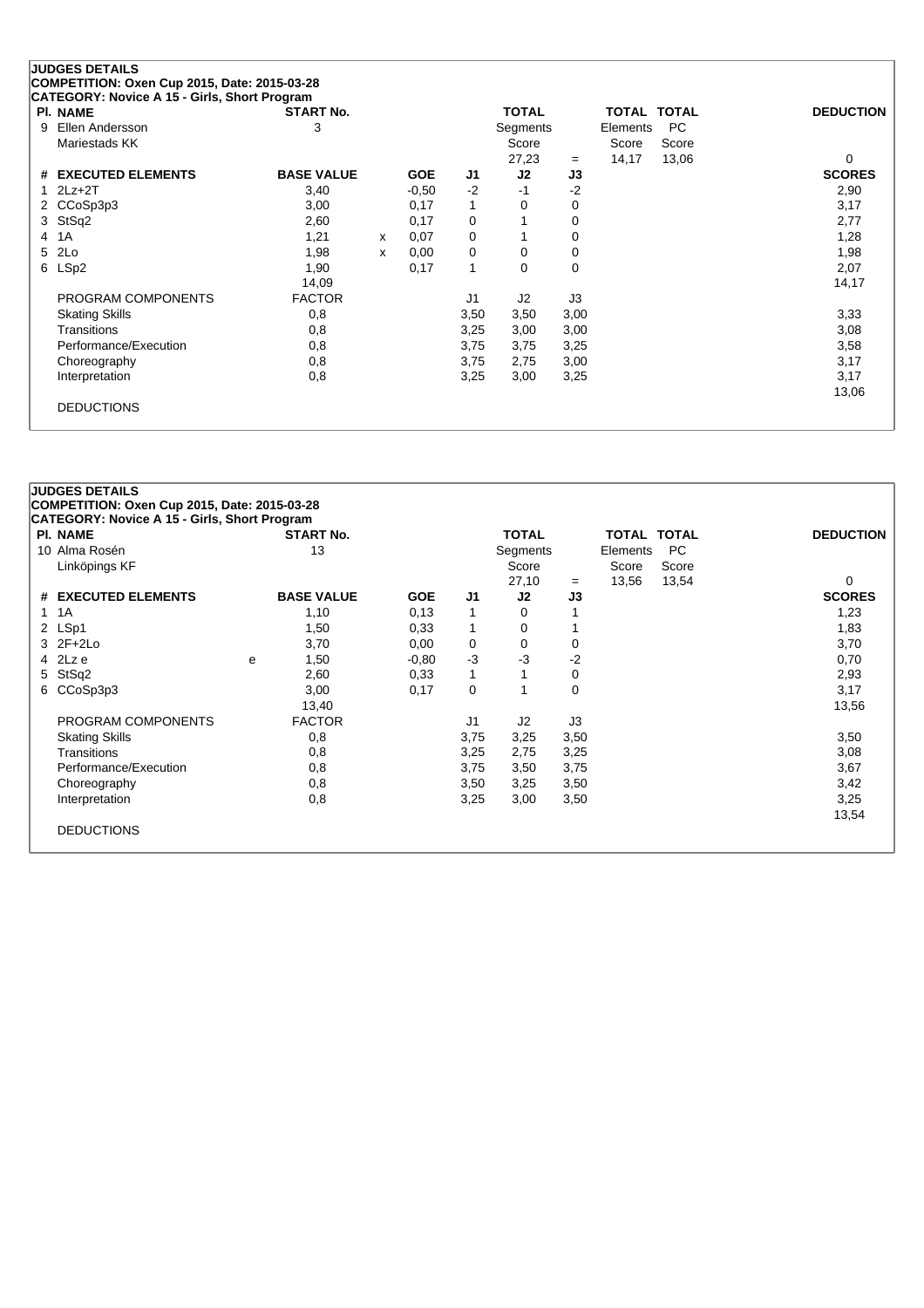| <b>PI. NAME</b>        | <b>START No.</b>  |              |            |      | <b>TOTAL</b> |          | TOTAL TOTAL |           | <b>DEDUCTION</b> |
|------------------------|-------------------|--------------|------------|------|--------------|----------|-------------|-----------|------------------|
| 11 Marie-Elena Näyholm | 14                |              |            |      | Segments     |          | Elements    | <b>PC</b> |                  |
| Örebro KK              |                   |              |            |      | Score        |          | Score       | Score     |                  |
|                        |                   |              |            |      | 25,76        | $=$      | 13,70       | 12,06     | 0                |
| # EXECUTED ELEMENTS    | <b>BASE VALUE</b> |              | <b>GOE</b> | J1   | J2           | J3       |             |           | <b>SCORES</b>    |
| $2Lo+2Lo$              | 3,60              |              | 0,20       | 0    |              |          |             |           | 3,80             |
| 2 StSq2                | 2,60              |              | 0,00       | 0    | 0            | 0        |             |           | 2,60             |
| 3 LSp1                 | 1,50              |              | 0,50       | 1    |              |          |             |           | 2,00             |
| 1A<br>4                | 1,21              | $\mathsf{x}$ | 0,20       | 1    |              |          |             |           | 1,41             |
| 2F<br>5                | 2,09              | X            | $-0,70$    | $-3$ | $-2$         | $-2$     |             |           | 1,39             |
| CCoSp3p2<br>6          | 2,50              |              | 0,00       | 0    | 0            | $\Omega$ |             |           | 2,50             |
|                        | 13,50             |              |            |      |              |          |             |           | 13,70            |
| PROGRAM COMPONENTS     | <b>FACTOR</b>     |              |            | J1   | J2           | J3       |             |           |                  |
| <b>Skating Skills</b>  | 0,8               |              |            | 3,50 | 3,25         | 3,25     |             |           | 3,33             |
| Transitions            | 0,8               |              |            | 3,00 | 2,75         | 2,75     |             |           | 2,83             |
| Performance/Execution  | 0,8               |              |            | 3,25 | 3,00         | 3,25     |             |           | 3,17             |
| Choreography           | 0,8               |              |            | 3,50 | 2,75         | 3,00     |             |           | 3,08             |
| Interpretation         | 0,8               |              |            | 2,75 | 2,25         | 3,00     |             |           | 2,67             |
|                        |                   |              |            |      |              |          |             |           | 12,06            |

| <b>PI. NAME</b>       | <b>START No.</b>  |   |            |                | <b>TOTAL</b>   |      | <b>TOTAL TOTAL</b> |           | <b>DEDUCTION</b> |
|-----------------------|-------------------|---|------------|----------------|----------------|------|--------------------|-----------|------------------|
| 12 Malva Johansson    | 2                 |   |            |                | Segments       |      | Elements           | <b>PC</b> |                  |
| Tibro KK              |                   |   |            |                | Score          |      | Score              | Score     |                  |
|                       |                   |   |            |                | 25,54          | $=$  | 13,08              | 12,46     | 0                |
| # EXECUTED ELEMENTS   | <b>BASE VALUE</b> |   | <b>GOE</b> | J <sub>1</sub> | J2             | J3   |                    |           | <b>SCORES</b>    |
| 1 1 A                 | 1,10              |   | 0,00       | 0              | 0              | 0    |                    |           | 1,10             |
| $2Z + 2T$             | 3,20              |   | 0,00       | 0              | 0              | 0    |                    |           | 3,20             |
| 3 LSp1                | 1,50              |   | 0,17       | 1              | 0              | 0    |                    |           | 1,67             |
| 4 2Lz                 | 2,31              | X | 0,10       | 0              | 0              |      |                    |           | 2,41             |
| 5 StSq1               | 1,80              |   | $-0.60$    | $-2$           | $-2$           | $-2$ |                    |           | 1,20             |
| CCoSp3p4<br>6         | 3,50              |   | 0,00       | 0              | 0              | 0    |                    |           | 3,50             |
|                       | 13,41             |   |            |                |                |      |                    |           | 13,08            |
| PROGRAM COMPONENTS    | <b>FACTOR</b>     |   |            | J1             | J <sub>2</sub> | J3   |                    |           |                  |
| <b>Skating Skills</b> | 0,8               |   |            | 3,75           | 2,75           | 3,00 |                    |           | 3,17             |
| Transitions           | 0,8               |   |            | 3,25           | 2,50           | 2,75 |                    |           | 2,83             |
| Performance/Execution | 0,8               |   |            | 3,75           | 3,25           | 3,00 |                    |           | 3,33             |
| Choreography          | 0,8               |   |            | 3,50           | 2,75           | 3,00 |                    |           | 3,08             |
| Interpretation        | 0,8               |   |            | 3,50           | 3,00           | 3,00 |                    |           | 3,17             |
|                       |                   |   |            |                |                |      |                    |           | 12,46            |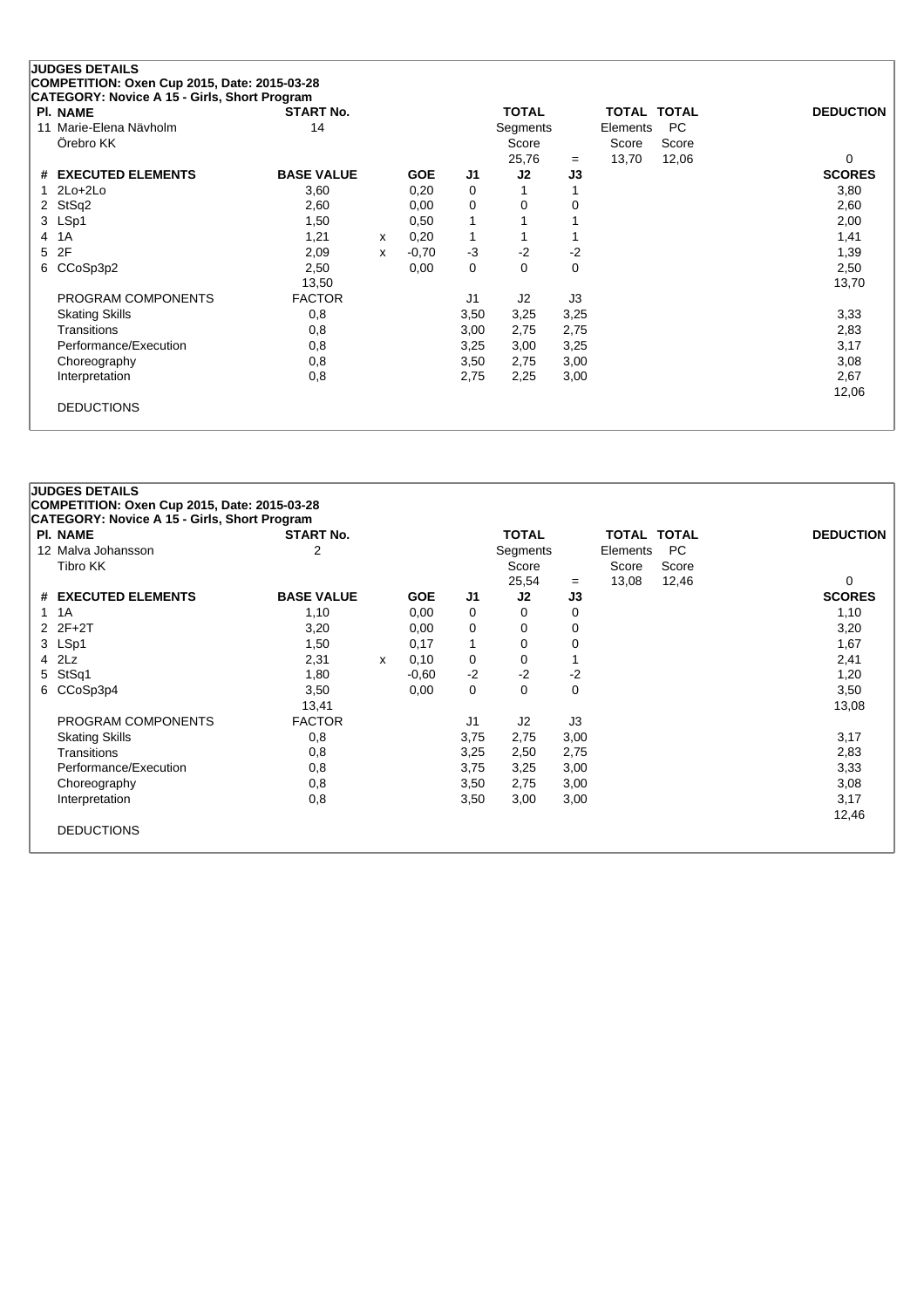|   | COMPETITION: Oxen Cup 2015, Date: 2015-03-28<br>CATEGORY: Novice A 15 - Girls, Short Program |                   |            |    |              |     |             |       |                  |
|---|----------------------------------------------------------------------------------------------|-------------------|------------|----|--------------|-----|-------------|-------|------------------|
|   | <b>PI. NAME</b>                                                                              | <b>START No.</b>  |            |    | <b>TOTAL</b> |     | TOTAL TOTAL |       | <b>DEDUCTION</b> |
|   | 13 Saga Långdahl                                                                             | 20                |            |    | Segments     |     | Elements    | PC.   |                  |
|   | Viggbyholms IK                                                                               |                   |            |    | Score        |     | Score       | Score |                  |
|   |                                                                                              |                   |            |    | 25.42        | $=$ | 13.42       | 12.00 | 0                |
|   | # EXECUTED ELEMENTS                                                                          | <b>BASE VALUE</b> | <b>GOE</b> | J1 | J2           | J3  |             |       | <b>SCORES</b>    |
|   | LSp1                                                                                         | 1,50              | $-0.30$    | -1 | -1           | -1  |             |       | 1,20             |
|   | $2 \t2S+2T$                                                                                  | 2,60              | 0.00       | 0  | 0            | 0   |             |       | 2,60             |
| 3 | 1A                                                                                           | 1.10              | 0.07       | 0  | 0            |     |             |       | 1,17             |
|   | 4 StSq2                                                                                      | 2,60              | 0.50       |    |              |     |             |       | 3,10             |

| 1 LSp1                | 1,50          |   | $-0.30$ | $-1$        | $-1$ | -1   | 1,20  |
|-----------------------|---------------|---|---------|-------------|------|------|-------|
| $2 \t2S+2T$           | 2,60          |   | 0,00    | 0           | 0    | 0    | 2,60  |
| 3 1 A                 | 1,10          |   | 0,07    | 0           | 0    |      | 1,17  |
| 4 StSq2               | 2,60          |   | 0,50    | $\mathbf 1$ |      |      | 3,10  |
| 5 2Lo                 | 1,98          | x | $-0,20$ | $-1$        | -1   | 0    | 1,78  |
| 6 CCoSp3p4            | 3,50          |   | 0,07    | 1           | 0    | -1   | 3,57  |
|                       | 13,28         |   |         |             |      |      | 13,42 |
| PROGRAM COMPONENTS    | <b>FACTOR</b> |   |         | J1          | J2   | J3   |       |
| <b>Skating Skills</b> | 0,8           |   |         | 3,50        | 3,50 | 3,25 | 3,42  |
| Transitions           | 0,8           |   |         | 2,25        | 2,50 | 2,50 | 2,42  |
| Performance/Execution | 0,8           |   |         | 3,25        | 3,75 | 3,00 | 3,33  |
| Choreography          | 0,8           |   |         | 3,25        | 3,00 | 3,00 | 3,08  |
| Interpretation        | 0,8           |   |         | 2,75        | 2,75 | 2,75 | 2,75  |
|                       |               |   |         |             |      |      | 12,00 |
| <b>DEDUCTIONS</b>     |               |   |         |             |      |      |       |
|                       |               |   |         |             |      |      |       |

| <b>PI. NAME</b>       | <b>START No.</b>  |            |                | <b>TOTAL</b> |      | <b>TOTAL TOTAL</b> |           | <b>DEDUCTION</b> |
|-----------------------|-------------------|------------|----------------|--------------|------|--------------------|-----------|------------------|
| 14 Sandra Eriksson    | 9                 |            |                | Segments     |      | Elements           | <b>PC</b> |                  |
| Skövde KK             |                   |            |                | Score        |      | Score              | Score     |                  |
|                       |                   |            |                | 24,52        | $=$  | 12,26              | 12,26     | 0                |
| # EXECUTED ELEMENTS   | <b>BASE VALUE</b> | <b>GOE</b> | J1             | J2           | J3   |                    |           | <b>SCORES</b>    |
| 2F<br>$\mathbf{1}$    | 1,90              | $-0,30$    | -1             | -1           | -1   |                    |           | 1,60             |
| $2$ $2Lz+2T$          | 3,40              | 0,00       | 0              | 0            | 0    |                    |           | 3,40             |
| 3 LSpB                | 1,20              | $-0.50$    | $-2$           | $-2$         | -1   |                    |           | 0,70             |
| 1A<br>$\overline{4}$  | 1,10              | 0,13       | 1              | 0            |      |                    |           | 1,23             |
| StSq2<br>5            | 2,60              | 0,33       | 1              |              | 0    |                    |           | 2,93             |
| CCoSp3p2<br>6         | 2,50              | $-0,10$    | 0              | $\Omega$     | -1   |                    |           | 2,40             |
|                       | 12,70             |            |                |              |      |                    |           | 12,26            |
| PROGRAM COMPONENTS    | <b>FACTOR</b>     |            | J <sub>1</sub> | J2           | J3   |                    |           |                  |
| <b>Skating Skills</b> | 0,8               |            | 3,75           | 3,50         | 2,75 |                    |           | 3,33             |
| Transitions           | 0,8               |            | 3,25           | 2,50         | 2,75 |                    |           | 2,83             |
| Performance/Execution | 0,8               |            | 3,50           | 3,25         | 2,50 |                    |           | 3,08             |
| Choreography          | 0,8               |            | 3,50           | 3,00         | 3,00 |                    |           | 3,17             |
| Interpretation        | 0,8               |            | 3,25           | 2,75         | 2,75 |                    |           | 2,92             |
|                       |                   |            |                |              |      |                    |           | 12,26            |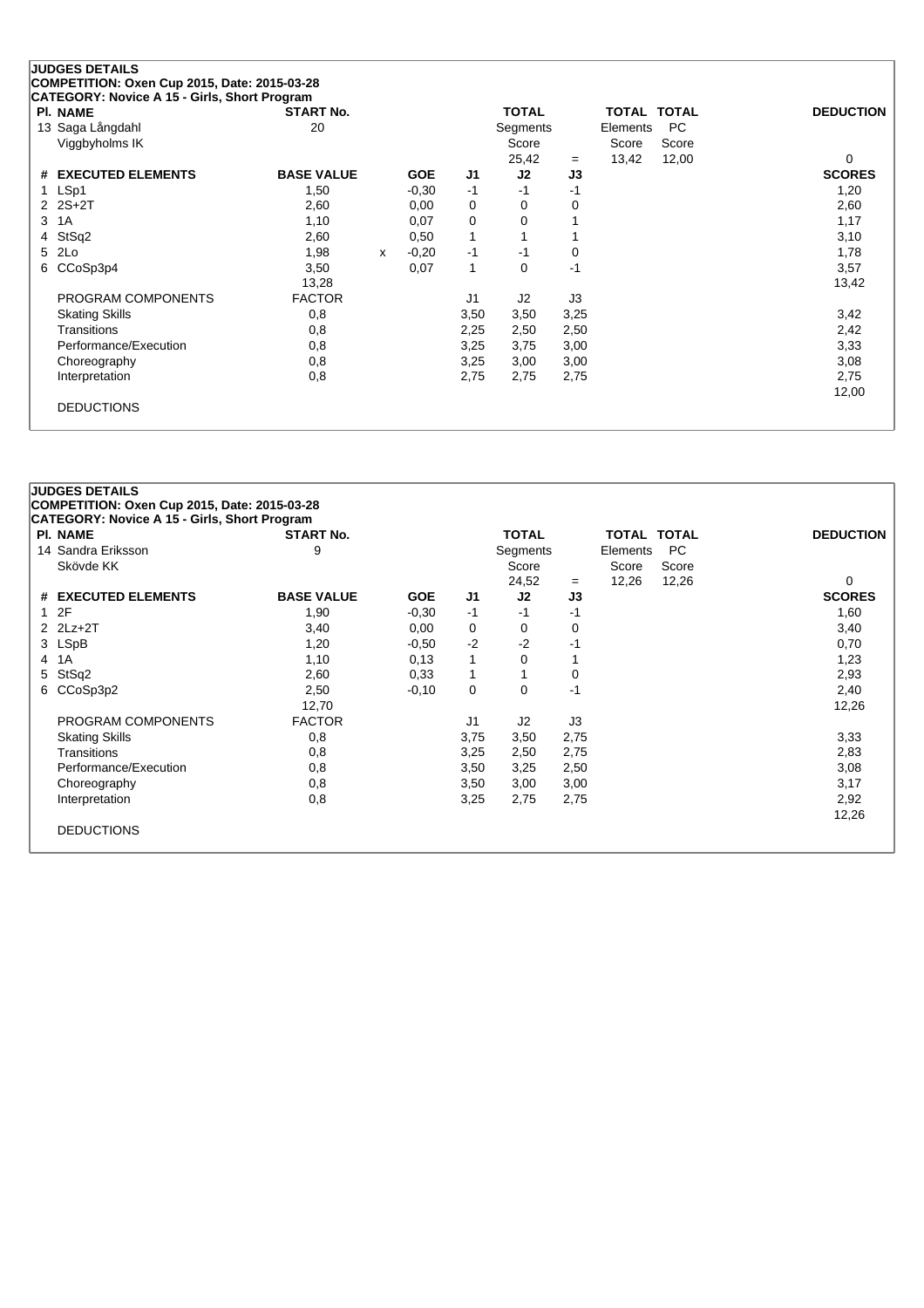| <b>PI. NAME</b>               | <b>START No.</b>  |            |          | <b>TOTAL</b>   |             | TOTAL TOTAL |           | <b>DEDUCTION</b> |
|-------------------------------|-------------------|------------|----------|----------------|-------------|-------------|-----------|------------------|
| 15 Sofia Abrahamsson          | 15                |            |          | Segments       |             | Elements    | <b>PC</b> |                  |
| Botkyrka KK                   |                   |            |          | Score          |             | Score       | Score     |                  |
|                               |                   |            |          | 24,48          | $=$         | 12,10       | 12,38     | $\Omega$         |
| <b>EXECUTED ELEMENTS</b><br># | <b>BASE VALUE</b> | <b>GOE</b> | J1       | J2             | J3          |             |           | <b>SCORES</b>    |
| 1 1 A                         | 1,10              | 0,13       |          |                | 0           |             |           | 1,23             |
| $2Z + 2T$                     | 3,20              | $-0,40$    | $-2$     | $-1$           | -1          |             |           | 2,80             |
| 2Lo<br>3                      | 1,80              | $-0,10$    | $\Omega$ | $-1$           | 0           |             |           | 1,70             |
| StSq2<br>4                    | 2,60              | 0,00       | 0        | $\mathbf 0$    | 0           |             |           | 2,60             |
| CCoSp3p2<br>5.                | 2,50              | 0,00       | 0        | 0              | 0           |             |           | 2,50             |
| 6 LSpB                        | 1,20              | 0,07       | $-1$     | 4              | $\mathbf 0$ |             |           | 1,27             |
|                               | 12,40             |            |          |                |             |             |           | 12,10            |
| PROGRAM COMPONENTS            | <b>FACTOR</b>     |            | J1       | J <sub>2</sub> | J3          |             |           |                  |
| <b>Skating Skills</b>         | 0,8               |            | 3,50     | 3,25           | 3,00        |             |           | 3,25             |
| Transitions                   | 0,8               |            | 3,25     | 2,50           | 2,50        |             |           | 2,75             |
| Performance/Execution         | 0,8               |            | 3,25     | 3,75           | 3,00        |             |           | 3,33             |
| Choreography                  | 0,8               |            | 3,50     | 3,00           | 2,75        |             |           | 3,08             |
| Interpretation                | 0,8               |            | 3,00     | 3,25           | 3,00        |             |           | 3,08             |
|                               |                   |            |          |                |             |             |           | 10.00            |

DEDUCTIONS

|               | <b>PI. NAME</b>       |         | <b>START No.</b>  |   |            |                | <b>TOTAL</b> |          | <b>TOTAL TOTAL</b> |           | <b>DEDUCTION</b> |
|---------------|-----------------------|---------|-------------------|---|------------|----------------|--------------|----------|--------------------|-----------|------------------|
|               | 16 Rebecka Berg       |         | 18                |   |            |                | Segments     |          | Elements           | <b>PC</b> |                  |
|               | Skövde KK             |         |                   |   |            |                | Score        |          | Score              | Score     |                  |
|               |                       |         |                   |   |            |                | 24,28        | $=$      | 12,48              | 11,80     | 0                |
|               | # EXECUTED ELEMENTS   |         | <b>BASE VALUE</b> |   | <b>GOE</b> | J1             | J2           | J3       |                    |           | <b>SCORES</b>    |
| 1             | $2F+2T<$              | $\prec$ | 2,80              |   | $-0,40$    | $-2$           | -1           | $-1$     |                    |           | 2,40             |
| $\mathcal{P}$ | 2Lz                   |         | 2,10              |   | $-0,40$    | $-2$           | -1           | -1       |                    |           | 1,70             |
|               | 3 CCoSp3p2            |         | 2,50              |   | 0,50       | 1              |              |          |                    |           | 3,00             |
|               | 4 1A                  |         | 1,21              | x | 0,07       | 0              |              | 0        |                    |           | 1,28             |
|               | 5 StSq2               |         | 2,60              |   | 0,00       | 0              | 0            | 0        |                    |           | 2,60             |
|               | 6 LSp1                |         | 1,50              |   | 0,00       | 0              | $\Omega$     | $\Omega$ |                    |           | 1,50             |
|               |                       |         | 12,71             |   |            |                |              |          |                    |           | 12,48            |
|               | PROGRAM COMPONENTS    |         | <b>FACTOR</b>     |   |            | J <sub>1</sub> | J2           | J3       |                    |           |                  |
|               | <b>Skating Skills</b> |         | 0,8               |   |            | 3,50           | 3,25         | 3,00     |                    |           | 3,25             |
|               | Transitions           |         | 0,8               |   |            | 2,75           | 2,75         | 2,75     |                    |           | 2,75             |
|               | Performance/Execution |         | 0,8               |   |            | 3,00           | 3,00         | 3,25     |                    |           | 3,08             |
|               | Choreography          |         | 0,8               |   |            | 3,25           | 2,50         | 3,00     |                    |           | 2,92             |
|               | Interpretation        |         | 0,8               |   |            | 2,75           | 2,75         | 2,75     |                    |           | 2,75             |
|               |                       |         |                   |   |            |                |              |          |                    |           | 11,80            |

12,38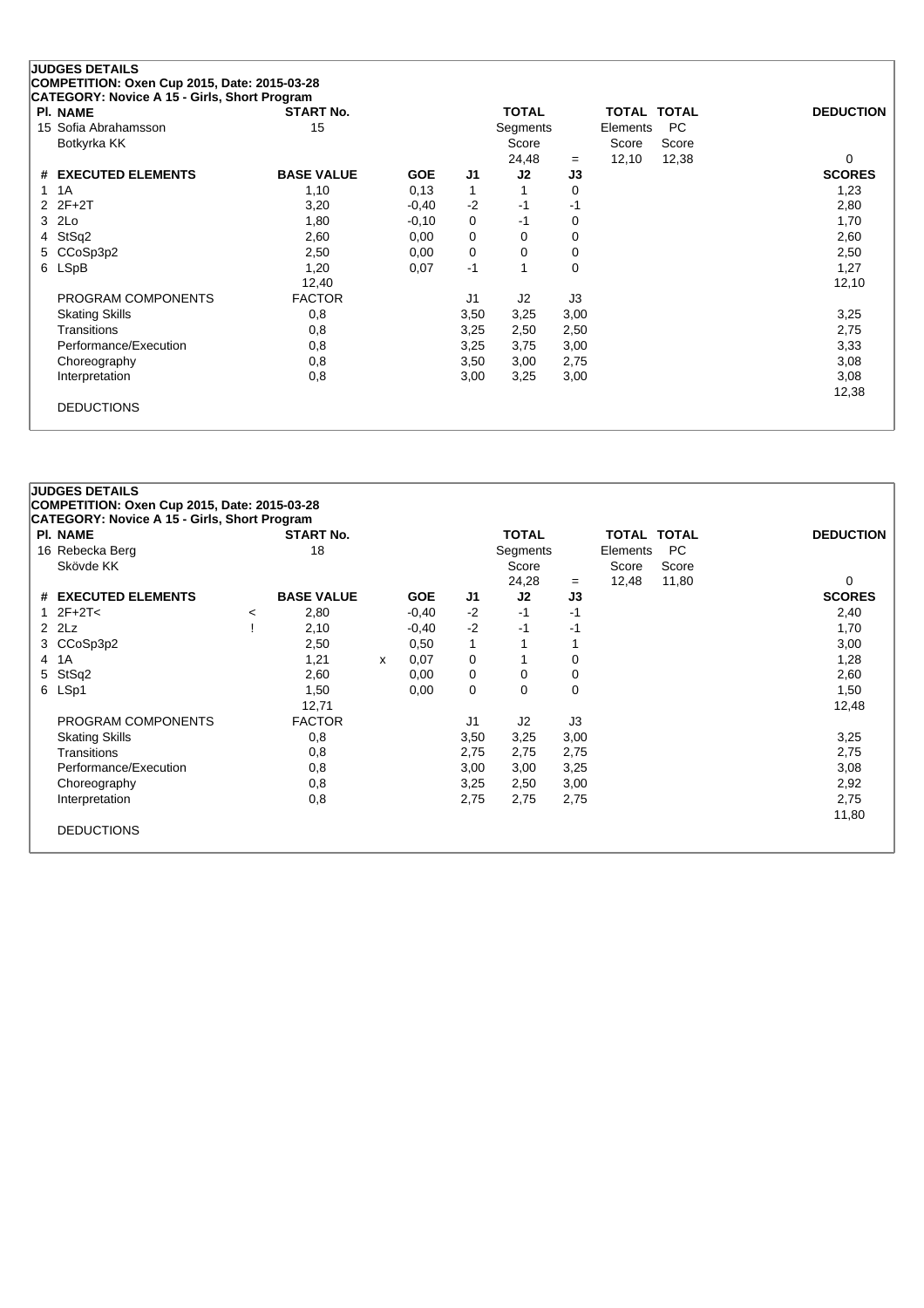| <b>PI. NAME</b>        |    | <b>START No.</b>  |   |            |      | <b>TOTAL</b>   |      | TOTAL TOTAL |       | <b>DEDUCTION</b> |
|------------------------|----|-------------------|---|------------|------|----------------|------|-------------|-------|------------------|
| 17 Ella Väkiparta      |    | 17                |   |            |      | Segments       |      | Elements    | PC.   |                  |
| <b>IFK Västerås KK</b> |    |                   |   |            |      | Score          |      | Score       | Score |                  |
|                        |    |                   |   |            |      | 24,11          | $=$  | 10,91       | 13,20 | 0                |
| # EXECUTED ELEMENTS    |    | <b>BASE VALUE</b> |   | <b>GOE</b> | J1   | J2             | J3   |             |       | <b>SCORES</b>    |
| 1 2F                   |    | 1,90              |   | 0,10       | 0    | 0              |      |             |       | 2,00             |
| 2 LSpB                 |    | 1,20              |   | $-0,30$    | $-1$ | -1             | -1   |             |       | 0,90             |
| $3$ $2Lz+2Lo<<$        | << | 2,60              |   | $-0.90$    | -3   | $-3$           | -3   |             |       | 1,70             |
| 4 StSq1                |    | 1,80              |   | 0,00       | 0    | 0              | 0    |             |       | 1,80             |
| 5 1A                   |    | 1,21              | x | 0.13       | 0    |                |      |             |       | 1,34             |
| 6 CCoSp3p3             |    | 3,00              |   | 0,17       | 1    | 0              | 0    |             |       | 3,17             |
|                        |    | 11,71             |   |            |      |                |      |             |       | 10,91            |
| PROGRAM COMPONENTS     |    | <b>FACTOR</b>     |   |            | J1   | J <sub>2</sub> | J3   |             |       |                  |
| <b>Skating Skills</b>  |    | 0,8               |   |            | 3,50 | 3,25           | 3,75 |             |       | 3,50             |
| Transitions            |    | 0,8               |   |            | 3,50 | 3,00           | 3,00 |             |       | 3,17             |
| Performance/Execution  |    | 0,8               |   |            | 3,50 | 3,50           | 3,75 |             |       | 3,58             |
| Choreography           |    | 0,8               |   |            | 3,75 | 3,00           | 3,50 |             |       | 3,42             |
| Interpretation         |    | 0,8               |   |            | 3,00 | 2,75           | 2,75 |             |       | 2,83             |
|                        |    |                   |   |            |      |                |      |             |       | 13,20            |
| <b>DEDUCTIONS</b>      |    |                   |   |            |      |                |      |             |       |                  |

| <b>PI. NAME</b>       |         | <b>START No.</b>  |      |            |                | <b>TOTAL</b>   |      | TOTAL TOTAL |       | <b>DEDUCTION</b> |
|-----------------------|---------|-------------------|------|------------|----------------|----------------|------|-------------|-------|------------------|
| 18 Alma Gråsjö        |         | 19                |      |            |                | Segments       |      | Elements    | PC.   |                  |
| Uddevalla KF          |         |                   |      |            |                | Score          |      | Score       | Score |                  |
|                       |         |                   |      |            |                | 23,78          | $=$  | 11,78       | 12,00 | 0                |
| # EXECUTED ELEMENTS   |         | <b>BASE VALUE</b> |      | <b>GOE</b> | J1             | J2             | J3   |             |       | <b>SCORES</b>    |
| 1 $2F+2T<$            | $\,<\,$ | 2,80              |      | $-0.90$    | $-3$           | $-3$           | $-3$ |             |       | 1,90             |
| 2 1A                  |         | 1,10              |      | 0,00       | 0              | 0              | 0    |             |       | 1,10             |
| 3 LSp1                |         | 1,50              |      | $-0,30$    | -1             | -1             | -1   |             |       | 1,20             |
| 4 2Lo                 |         | 1,98              | X    | 0,00       | 0              | 0              | 0    |             |       | 1,98             |
| 5 CCoSp3p3            |         | 3,00              |      | 0,17       | $\mathbf{1}$   | 0              | 0    |             |       | 3,17             |
| 6 StSq2               |         | 2,60              |      | $-0,17$    | 0              | 0              | -1   |             |       | 2,43             |
|                       |         | 12,98             |      |            |                |                |      |             |       | 11,78            |
| PROGRAM COMPONENTS    |         | <b>FACTOR</b>     |      |            | J <sub>1</sub> | J <sub>2</sub> | J3   |             |       |                  |
| <b>Skating Skills</b> |         | 0,8               |      |            | 3,50           | 3,00           | 3,00 |             |       | 3,17             |
| Transitions           |         | 0,8               |      |            | 3,25           | 2,50           | 2,50 |             |       | 2,75             |
| Performance/Execution |         | 0,8               |      |            | 3,50           | 3,25           | 3,00 |             |       | 3,25             |
| Choreography          | 0,8     | 3,50              | 2,75 | 2,75       |                |                | 3,00 |             |       |                  |
| Interpretation        |         | 0,8               |      |            | 3,25           | 2,25           | 3,00 |             |       | 2,83             |
|                       |         |                   |      |            |                |                |      |             |       | 12,00            |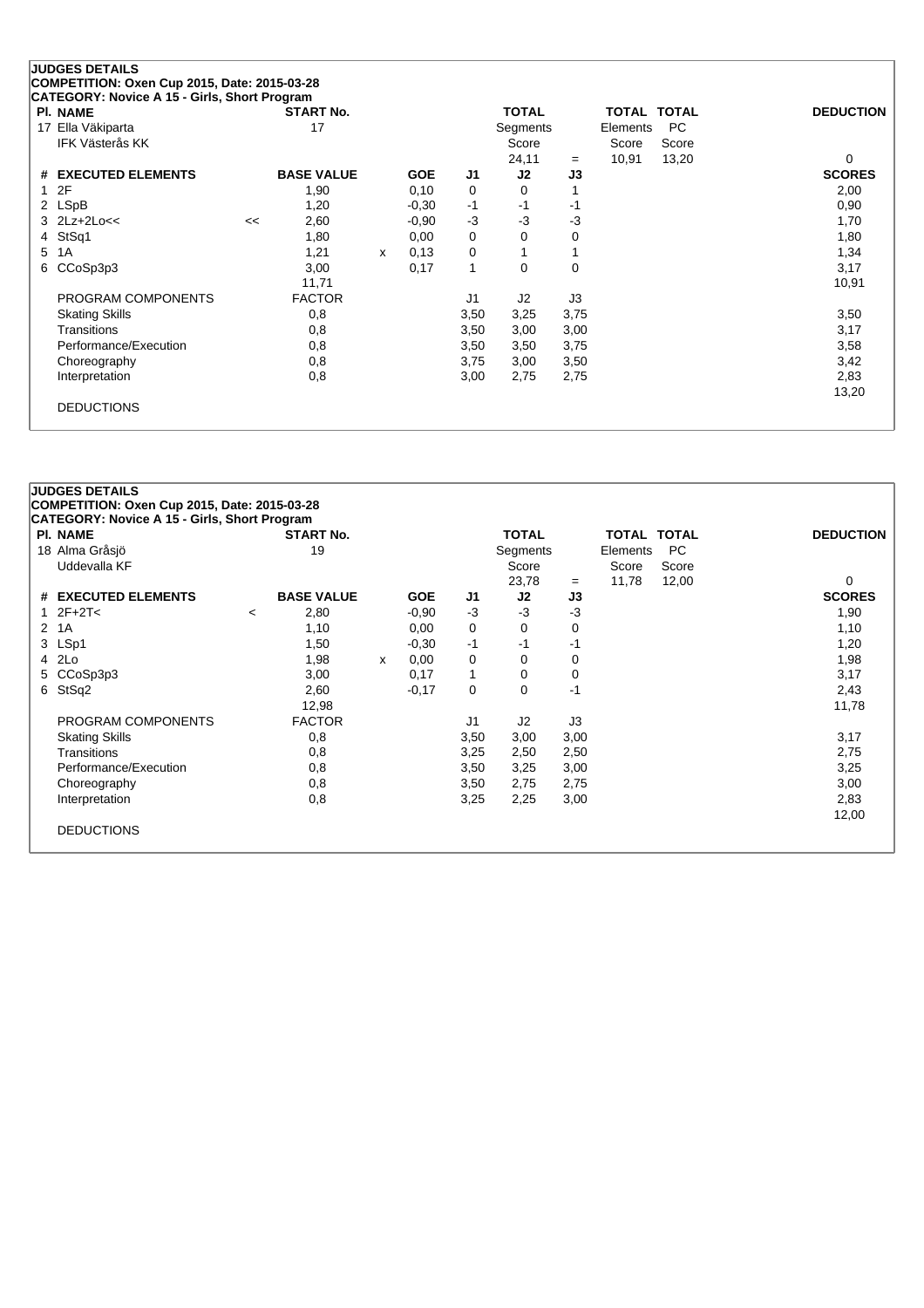| <b>PI. NAME</b>       | <b>START No.</b>  |   |            |      | <b>TOTAL</b>   |      | TOTAL TOTAL |       | <b>DEDUCTION</b> |
|-----------------------|-------------------|---|------------|------|----------------|------|-------------|-------|------------------|
| 19 Emilia Bentayeb    | 4                 |   |            |      | Segments       |      | Elements    | PC    |                  |
| Viggbyholms IK        |                   |   |            |      | Score          |      | Score       | Score |                  |
|                       |                   |   |            |      | 23,56          | $=$  | 12,74       | 10,82 | 0                |
| # EXECUTED ELEMENTS   | <b>BASE VALUE</b> |   | <b>GOE</b> | J1   | J <sub>2</sub> | J3   |             |       | <b>SCORES</b>    |
| $12Lo+2T$             | 3,10              |   | 0,10       | 0    | 0              |      |             |       | 3,20             |
| 2 2F                  | 1,90              |   | $-0.50$    | $-2$ | $-2$           | -1   |             |       | 1,40             |
| 3 LSp2                | 1,90              |   | $-0,10$    | $-1$ | 0              | 0    |             |       | 1,80             |
| 4 StSq2               | 2,60              |   | $-0,17$    | 0    | 0              | -1   |             |       | 2,43             |
| 5 1A                  | 1,21              | x | 0,00       | 0    | 0              | 0    |             |       | 1,21             |
| 6 CCoSp3p3            | 3,00              |   | $-0,30$    | $-2$ | 0              | $-1$ |             |       | 2,70             |
|                       | 13,71             |   |            |      |                |      |             |       | 12,74            |
| PROGRAM COMPONENTS    | <b>FACTOR</b>     |   |            | J1   | J <sub>2</sub> | J3   |             |       |                  |
| <b>Skating Skills</b> | 0,8               |   |            | 3,50 | 2,75           | 2,50 |             |       | 2,92             |
| Transitions           | 0,8               |   |            | 3,25 | 2,25           | 2,25 |             |       | 2,58             |
| Performance/Execution | 0,8               |   |            | 3,00 | 2,50           | 2,50 |             |       | 2,67             |
| Choreography          | 0,8               |   |            | 3,50 | 2,75           | 2,50 |             |       | 2,92             |
| Interpretation        | 0,8               |   |            | 2,75 | 2,00           | 2,50 |             |       | 2,42             |
|                       |                   |   |            |      |                |      |             |       | 10,82            |
| <b>DEDUCTIONS</b>     |                   |   |            |      |                |      |             |       |                  |

| <b>PI. NAME</b> |                       |                          | <b>START No.</b>  |   |            |      | <b>TOTAL</b> |      | TOTAL TOTAL |       | <b>DEDUCTION</b> |
|-----------------|-----------------------|--------------------------|-------------------|---|------------|------|--------------|------|-------------|-------|------------------|
|                 | 20 Elsa Lövén         |                          |                   |   |            |      | Segments     |      | Elements    | PC.   |                  |
|                 | Mariestads KK         |                          |                   |   |            |      | Score        |      | Score       | Score |                  |
|                 |                       |                          |                   |   |            |      | 23,27        | $=$  | 11,33       | 11,94 | 0                |
|                 | # EXECUTED ELEMENTS   |                          | <b>BASE VALUE</b> |   | <b>GOE</b> | J1   | J2           | J3   |             |       | <b>SCORES</b>    |
| $12F+2T$        |                       |                          | 3,20              |   | $-0,70$    | $-3$ | $-2$         | $-2$ |             |       | 2,50             |
| 2 1A            |                       |                          | 1,10              |   | 0,00       | 0    | 0            | 0    |             |       | 1,10             |
| 3 LSpB          |                       |                          | 1,20              |   | $-0,40$    | $-2$ | -1           | -1   |             |       | 0,80             |
| 4 StSq2         |                       |                          | 2,60              |   | 0,17       | 1    | 0            | 0    |             |       | 2,77             |
| $5$ 2Lo<        |                       | $\overline{\phantom{a}}$ | 1,43              | x | $-0.60$    | $-3$ | $-2$         | -1   |             |       | 0,83             |
|                 | 6 CCoSp3p3            |                          | 3,00              |   | 0,33       | 1    | 1            | 0    |             |       | 3,33             |
|                 |                       |                          | 12,53             |   |            |      |              |      |             |       | 11,33            |
|                 | PROGRAM COMPONENTS    |                          | <b>FACTOR</b>     |   |            | J1   | J2           | J3   |             |       |                  |
|                 | <b>Skating Skills</b> |                          | 0,8               |   |            | 3,25 | 3,50         | 2,75 |             |       | 3,17             |
|                 | Transitions           |                          | 0,8               |   |            | 3,00 | 3,00         | 2,50 |             |       | 2,83             |
|                 | Performance/Execution |                          | 0,8               |   |            | 3,25 | 3,25         | 2,50 |             |       | 3,00             |
|                 | Choreography          |                          | 0,8               |   |            | 3,50 | 2,75         | 2,75 |             |       | 3,00             |
|                 | Interpretation        |                          | 0,8               |   |            | 3,00 | 3,00         | 2,75 |             |       | 2,92             |
|                 |                       |                          |                   |   |            |      |              |      |             |       | 11,94            |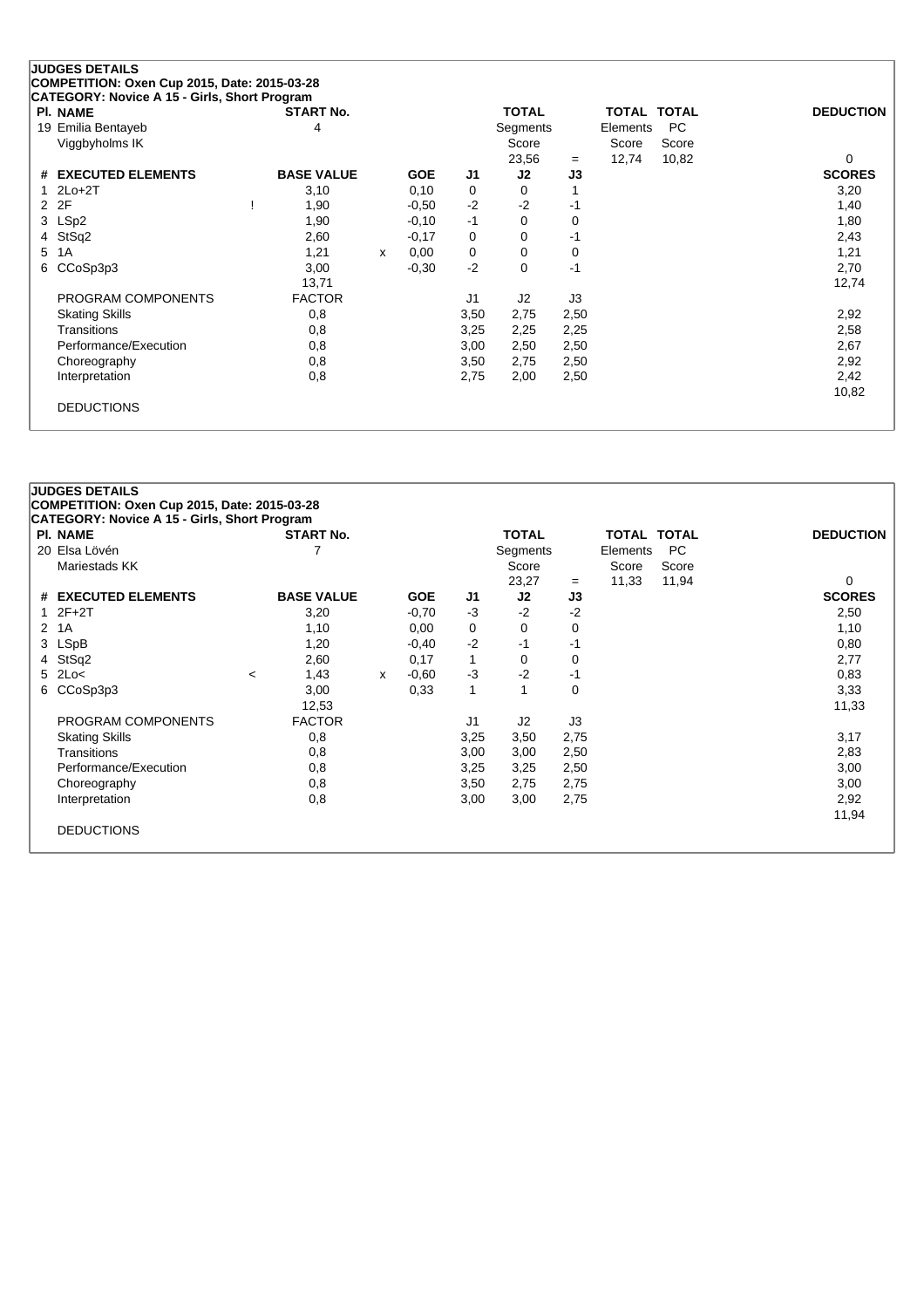| <b>PI. NAME</b>        | <b>START No.</b>  |              |            |                | <b>TOTAL</b> |          | <b>TOTAL TOTAL</b> |           | <b>DEDUCTION</b> |
|------------------------|-------------------|--------------|------------|----------------|--------------|----------|--------------------|-----------|------------------|
| 21 Molly Joborn        | 23                |              |            |                | Segments     |          | Elements           | <b>PC</b> |                  |
| <b>IFK Västerås KK</b> |                   |              |            |                | Score        |          | Score              | Score     |                  |
|                        |                   |              |            |                | 22,95        | $=$      | 10,61              | 12,34     | 0                |
| # EXECUTED ELEMENTS    | <b>BASE VALUE</b> |              | <b>GOE</b> | J1             | J2           | J3       |                    |           | <b>SCORES</b>    |
| 1A<br>1                | 1,10              |              | 0,20       | $\mathbf 1$    |              |          |                    |           | 1,30             |
| $2 \t1F^*+2T$          | $\star$<br>1,30   |              | $-0.60$    | $-3$           | $-3$         | -3       |                    |           | 0,70             |
| 3 LSp1                 | 1,50              |              | $-0,30$    | $-1$           | $-1$         | -1       |                    |           | 1,20             |
| StSq1<br>4             | 1,80              |              | 0,00       | 0              | $\Omega$     | 0        |                    |           | 1,80             |
| 2Lo<br>5               | 1,98              | $\mathsf{x}$ | $-0,20$    | $-1$           | $-1$         | 0        |                    |           | 1,78             |
| CCoSp3p4<br>6          | 3,50              |              | 0,33       | 1              |              | $\Omega$ |                    |           | 3,83             |
|                        | 11,18             |              |            |                |              |          |                    |           | 10,61            |
| PROGRAM COMPONENTS     | <b>FACTOR</b>     |              |            | J <sub>1</sub> | J2           | J3       |                    |           |                  |
| <b>Skating Skills</b>  | 0,8               |              |            | 3,50           | 3,00         | 3,25     |                    |           | 3,25             |
| Transitions            | 0,8               |              |            | 2,75           | 2,50         | 3,00     |                    |           | 2,75             |
| Performance/Execution  | 0,8               |              |            | 3,25           | 3,25         | 3,25     |                    |           | 3,25             |
| Choreography           | 0,8               |              |            | 3,50           | 2,75         | 3,50     |                    |           | 3,25             |
| Interpretation         | 0,8               |              |            | 3,00           | 2,50         | 3,25     |                    |           | 2,92             |
|                        |                   |              |            |                |              |          |                    |           | 12,34            |

|                | <b>JUDGES DETAILS</b>                               |                   |              |            |                |              |      |                    |           |                  |
|----------------|-----------------------------------------------------|-------------------|--------------|------------|----------------|--------------|------|--------------------|-----------|------------------|
|                | COMPETITION: Oxen Cup 2015, Date: 2015-03-28        |                   |              |            |                |              |      |                    |           |                  |
|                | <b>CATEGORY: Novice A 15 - Girls, Short Program</b> |                   |              |            |                |              |      |                    |           |                  |
|                | <b>PI. NAME</b>                                     | <b>START No.</b>  |              |            |                | <b>TOTAL</b> |      | <b>TOTAL TOTAL</b> |           | <b>DEDUCTION</b> |
|                | 22 Ida Vidén                                        |                   |              |            |                | Segments     |      | Elements           | <b>PC</b> |                  |
|                | Örebro KK                                           |                   |              |            |                | Score        |      | Score              | Score     |                  |
|                |                                                     |                   |              |            |                | 22,04        | $=$  | 11,58              | 11,46     |                  |
|                | # EXECUTED ELEMENTS                                 | <b>BASE VALUE</b> |              | <b>GOE</b> | J <sub>1</sub> | J2           | J3   |                    |           | <b>SCORES</b>    |
|                | 12Lo                                                | 1,80              |              | $-0,20$    | $-1$           | $\mathbf 0$  | -1   |                    |           | 1,60             |
|                | $2Z + 2T$                                           | 3,20              |              | $-0.90$    | $-3$           | $-3$         | -3   |                    |           | 2,30             |
|                | 3 LSp1                                              | 1,50              |              | 0,07       | $\mathbf{1}$   | 0            | -1   |                    |           | 1,57             |
| $\overline{4}$ | 1A                                                  | 1,21              | $\mathsf{x}$ | 0,00       | 0              | 0            | 0    |                    |           | 1,21             |
| 5.             | StSq2                                               | 2,60              |              | 0,00       | 0              | 0            | 0    |                    |           | 2,60             |
|                | 6 CCoSp3p2                                          | 2,50              |              | $-0,20$    | 0              | -1           | $-1$ |                    |           | 2,30             |
|                |                                                     | 12,81             |              |            |                |              |      |                    |           | 11,58            |
|                | PROGRAM COMPONENTS                                  | <b>FACTOR</b>     |              |            | J1             | J2           | J3   |                    |           |                  |
|                | <b>Skating Skills</b>                               | 0,8               |              |            | 3,25           | 3,00         | 2,75 |                    |           | 3,00             |
|                | Transitions                                         | 0,8               |              |            | 2,50           | 2,75         | 2,50 |                    |           | 2,58             |
|                | Performance/Execution                               | 0,8               |              |            | 3,25           | 3,25         | 3,00 |                    |           | 3,17             |
|                | Choreography                                        | 0,8               |              |            | 3,25           | 2,50         | 2,75 |                    |           | 2,83             |
|                | Interpretation                                      | 0,8               |              |            | 2,75           | 2,75         | 2,75 |                    |           | 2,75             |
|                |                                                     |                   |              |            |                |              |      |                    |           | 11,46            |
|                | <b>DEDUCTIONS</b>                                   |                   |              |            |                |              |      |                    |           |                  |
|                | Falls: 1                                            |                   |              |            |                |              |      |                    |           |                  |